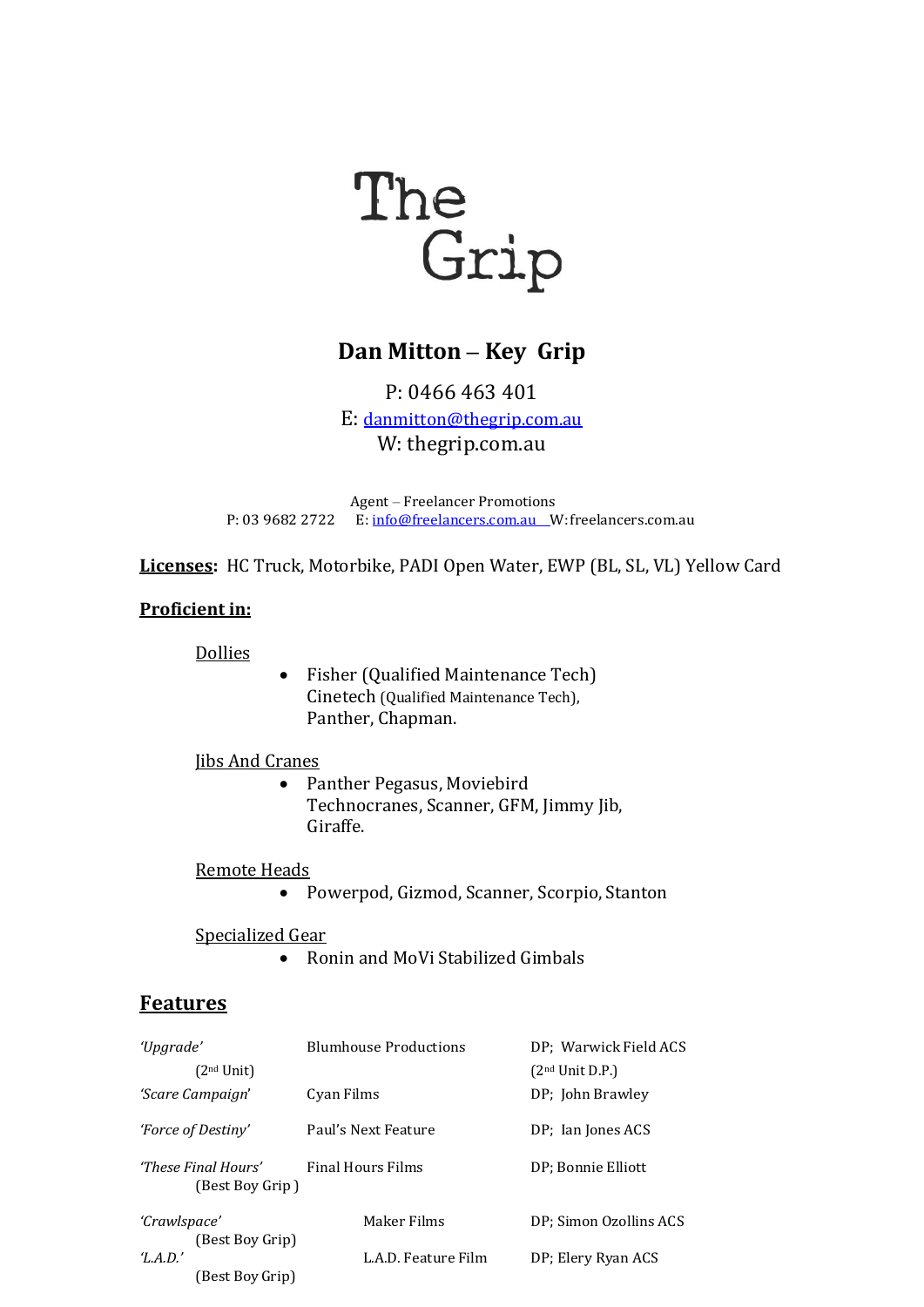## **TV Series**

| 'Surviving Summer' 2021 - 8 Episode TV Series<br>Werner Film Productions - Netflix | DP; Katie Milwright ACS        |
|------------------------------------------------------------------------------------|--------------------------------|
| 'The Newsreader' 2021 - 6 Episode TV Series<br>Werner Film Productions - ABC       | DP; Earle Dresner ACS          |
| 'Glitch Season 3' 2018 - 8 Episode TV Series<br><b>Matchbox Pictures</b>           | DP; Aaron McClisky             |
| 'The Cry' 2018 - 4 Part Mini Series<br>BBC.                                        | DP; Sam Chiplan                |
| 'Sisters' 2017 - 8 Episode TV Series<br>Shine Endamol Australia                    | DP; Earle Dresner ACS          |
| 'Sunshine' 2017 - 4 Part TV Mini Series<br>Sunshine Series Pty Ltd                 | DP; Bruce Young                |
| 'Warriors' 2016-8 Episode TV Series<br>Arena Media                                 | DP; John Brawly                |
| 'Sisters' 2016-Telemovie/Pilot<br><b>Endamol Australia</b>                         | DP; Earle Dresner ACS          |
| 'Little Lunch' 2016-2 x 30min Specials<br>Little Lunch Productions                 | DP; Earle Dresner ACS          |
| 'Hunters' 2015-13 Episode TV Series<br>Matchbox/Universal                          | DP; John Brawly/Bonnie Elliott |
| 'Party Tricks' -- 2nd Unit<br>Endemol Australia Prod.                              | DP; Jaems Grant ACS            |
| <i>'House Husbands'</i> --- 2 <sup>nd</sup> Unit<br>Playmaker 1                    | DP; Darrell Martin             |
| <b>Documentaries</b>                                                               |                                |
| 'Breaker Morrant - The retrial'<br>Film Projects PTY LTD                           | DP; Jaems Grant ACS            |
| <b>Shorts (A selection of)</b>                                                     |                                |

| 'How To Life Promo' | DP; John Brawley |
|---------------------|------------------|
| 'Missing Sock'      | DP; Marden Dean  |